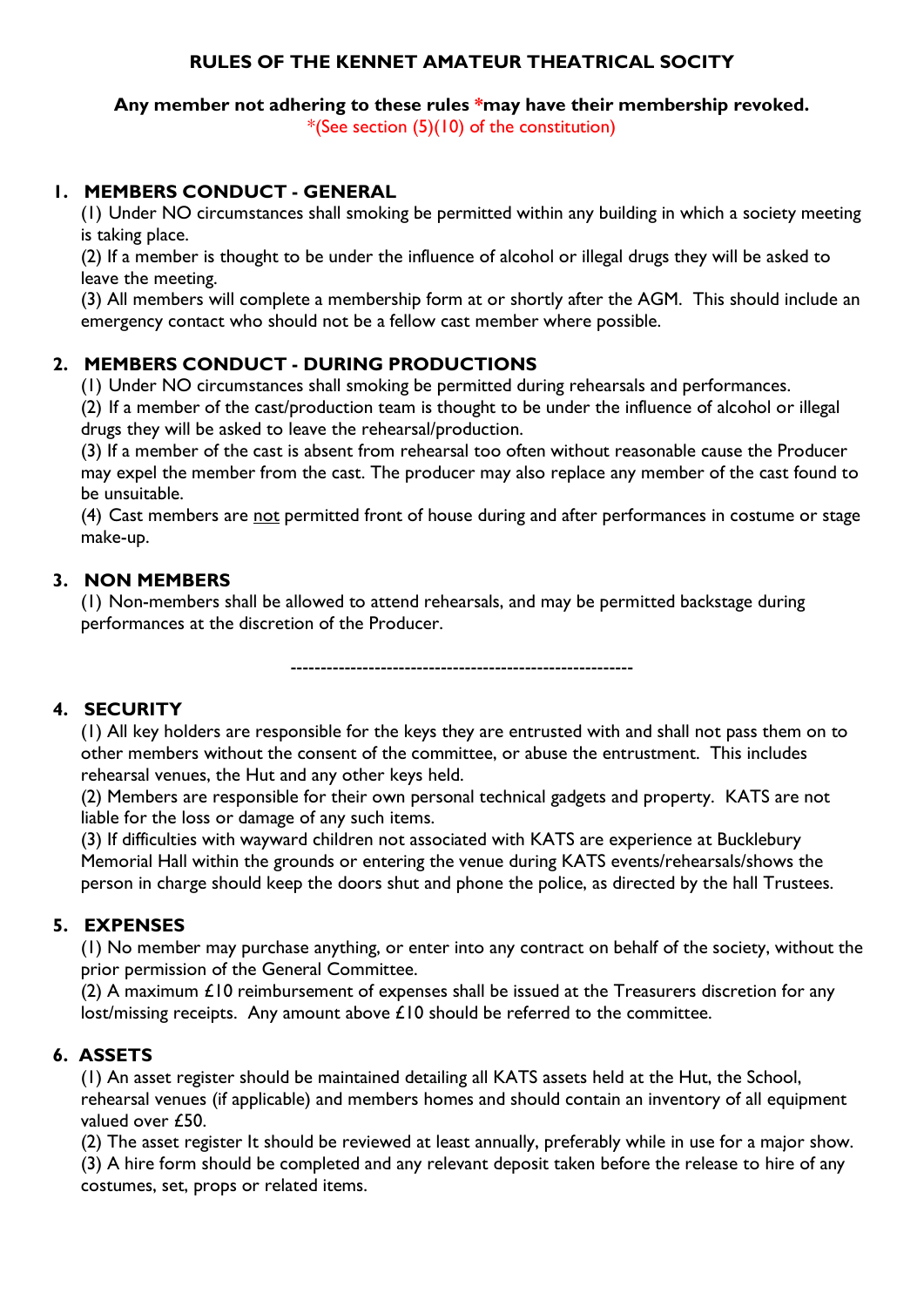# **7. PRIVACY & SAFETY**

(1) Photographs of children under the age of 16 should only be taken with parental permission.

(2) In the event of a chaperone being appropriate, the main chaperone should take a register. A minor is defined as up to school year 11 (up to age 16) and should include any non KATS members from West Berkshire Ballet School.

(3) A dedicated HSE section will remain on the committee agenda and the Risk Assessment brought up to date following each production.

(4) The KATS person in charge should identify where the first aid equipment and accident book are held at any location used by KATS.

## **8. EMAIL & INTERNET**

(1) Ref @kats.org.uk email addresses - after 3 months of not paying the annual subscription a reminder will be sent out. After 6 months of non payment the email address will be removed.

(2) When a discussion and vote is needed within committee via email, the chair (or nominated position) will put a deadline on the discussion, instruct a vote and advise the committee of the result. 5 votes will be needed to carry a motion.

(3) FACEBOOK - "Members Only" events should be invited as such and stated as such from the outset. For members only events, the venue should be kept brief so the event can only be found by members, or upon enquiry to committee.

## **9. OTHER COMMUNICATIONS**

(1) Any official letter sent on behalf of KATS, other than the standard correspondence of Secretary for example, should be approved by committee before sending for accuracy and format. A copy should be given to the Secretary for the KATS files.

(2) Any correspondence received should be acknowledged forthwith and the sender updated as to when the next committee meeting is and when they can expect a reply.

(3) All members will be given a 'welcome pack' upon joining the society, the contents of which shall be updated as deemed appropriate by the committee.

### **10. VENUE BOOKINGS**

(1) Show and rehearsal venues should be booked by the Secretary. If this is not practical, then the Secretary should be advised of any bookings confirmed directly by another member.

(2) The secretary should be advised of any dates KATS are committed to to avoid duplication. This is to include private shows such as Murder Mysteries.

(3) Contracts should be checked thoroughly to make sure any deadlines therein are noted.

### **11. SHOWS - FINANCES**

(1) There will be an allocation in the budget for a maximum of  $£100$  for gifts. Any overspend should come out of the production teams own pocket. The agreed budget cannot be exceeded.

(2) Show Directors will be invited to give a monthly report to enable the answering of any questions at said time. The report should be submitted by the Friday preceding the committee meeting.

(3) The monthly report to committee will follow the set format and will include approved budget v. actual spend to date.

(4) Agreed budgets should be enforced and any major proposed changes brought to committee for approval. The agreed bottom line budget must remain unchanged.

# **12. SHOWS - CASTING**

(1) The Producer in agreement with the General Committee shall determine the productions

(2) Casting will be at the discretion of the producer and approved by the General Committee. Casting for those play readings and dramatic performances that are for members only shall be carried out in such manner, as the General Committee shall decide from time to time.

(3) Full membership of the society does not automatically guarantee a member a part in any production. (4)At the discretion of the director/producer, a young person under the age of 16 may undertake a role in any production provided that a parental consent has been obtained.